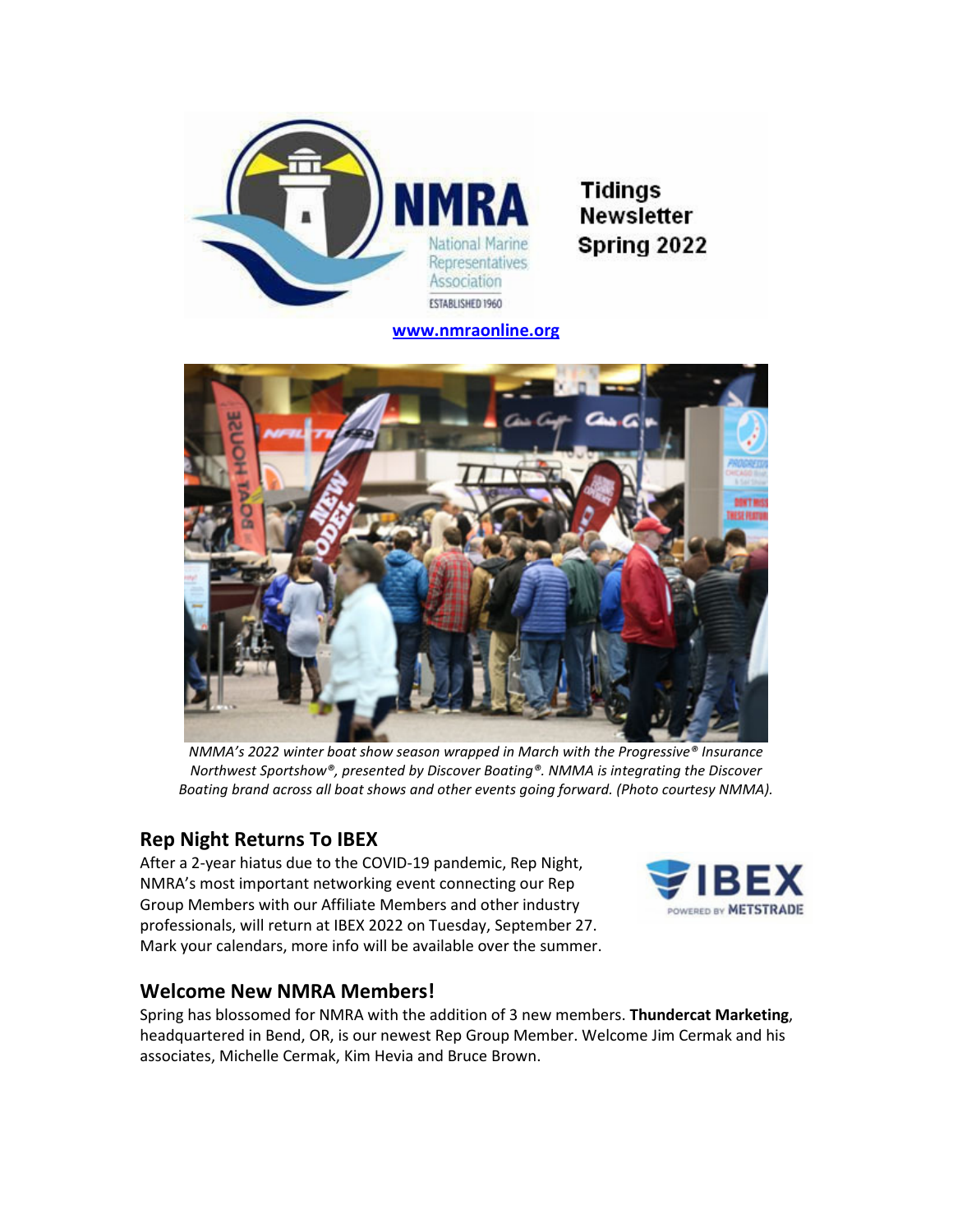Also welcome new Affiliate Members, Cobra Wire & Cable (represented by Atlantic Marketing Company, GSW & Associates, Midwest Outdoor Marketing and Pac West Marketing) and Newport Engineering Associates (represented by GSW & Associates, Midwest Outdoor Marketing and Diversified Marketing). Thank you Craig Cochran of GSW for bringing our new Affiliate Members on board.

NMRA needs each and every Rep Group Member to reach out to their suppliers to encourage them to join NMRA. Your Executive Director, David Pilvelait, can provide Affiliate Membership applications and info on the benefits for supporting NMRA. Email david@nmraonline.org.



# NMRA Supports The Louisiana Cajun Navy

NMRA has made a donation to the Louisiana Cajun Navy, re-purposing funds originally designated for Rep Night At IBEX 2021, which was canceled due to COVID-19.

Doug Sanders (right) of NMRA Member ComMar Sales presented a check to Louisiana Cajun Navy Founder Clyde Cain (left). The all-volunteer Cajun Navy is ever-present to provide hurricane relief. It was originally formed in the wake of devastating Hurricane Katrina, as civilians took to their boats to come to the aid of stranded Louisianans.

## Are You Following NMRA On LinkedIn?

For the latest Association news and programs updates between issues of Tidings, follow NMRA on LinkedIn. https://www.linkedin.com/company/national-marine-representatives-association.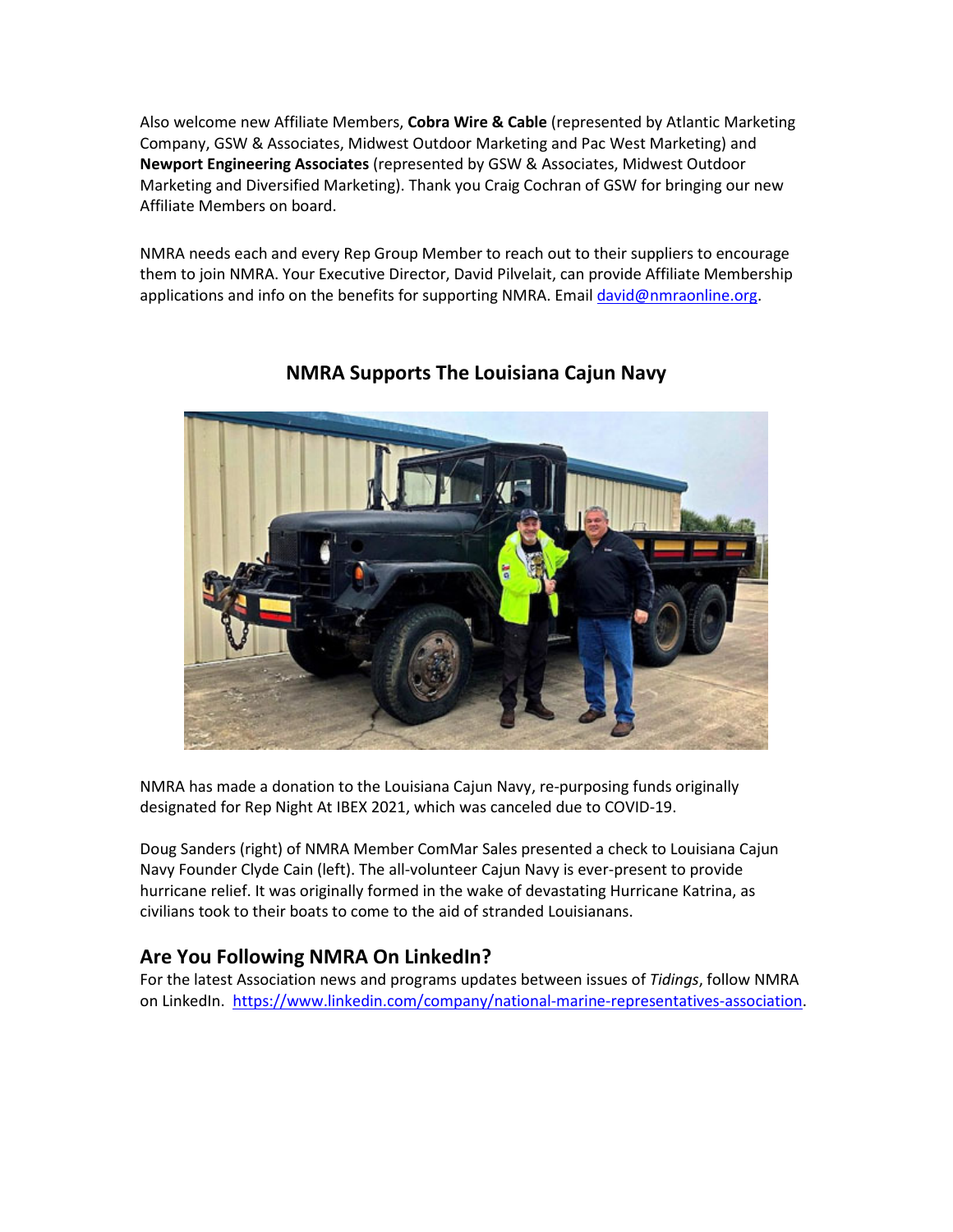

# Member News & Notes

#### Jayson Steiner Joins The Merifield Company

Jayson Steiner has joined The Merifield Company as a Sales Representative for the Northwest and Mountain West regions.

A second generation manufacturer's representative, Jayson has been involved in the marine industry in the Pacific Northwest for 13 years, working in shipyards, retail and at the wholesale level. For more information, visit www.merifield.com.

#### William F Miller Rep Winton "Parker" Bacon Named To Boating Industry 40 Under 40

William F Miller (WFM) sales rep Parker Bacon has been named to the 2022 Boating Industry magazine list of up and coming industry professionals under the age of 40.

Parker joined William F Miller and Associates in 2014 and started in a customer service role. He is a Tennessee native and graduated from the University of Tennessee at Chattanooga, where he was President of the UT at Chattanooga Bass Fishing Team. Parker covers Kansas, Missouri, Oklahoma, Northern Texas and Southern Illinois for WFM. For more information, visit www.williamfmiller.com.

#### Big Bumper Company Taps Gartner For Southeast Sales

NMRA Affiliate Member The Big Bumper Company has chose NMRA Member Rep Group The Gartner Group as sales representative partner in the southeast. The Gartner team will promote the unique, high quality line of quick to inflate/deflate bumpers to their network of distributor and dealer customers. For more info, contact Cal Miller, cal@bigbumpercompany.com.





**BIG BUWFER COMPANY**